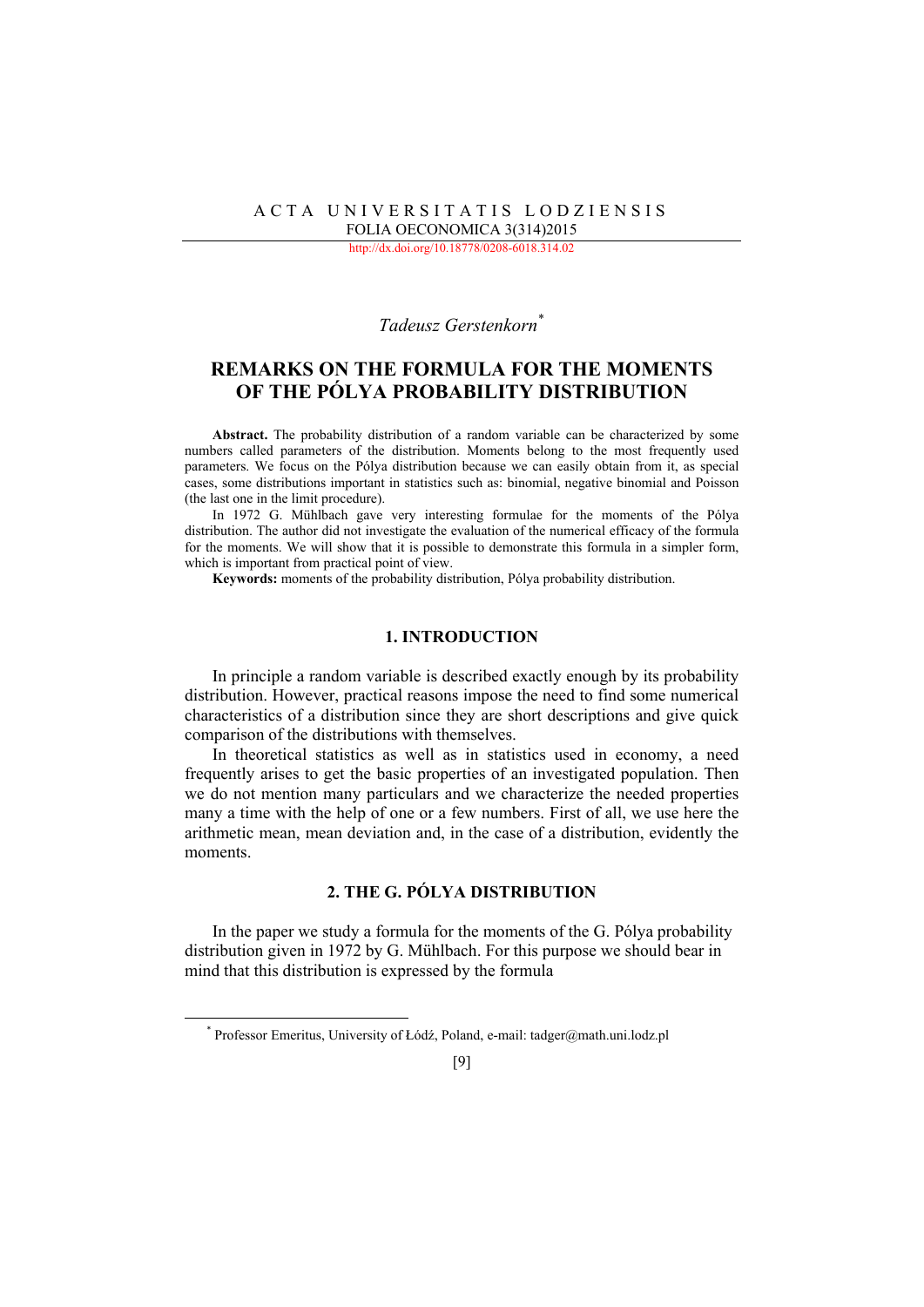$$
P(X = k) = {n \choose k} \frac{p(p+a)...[p+(k-1)a]q(q+a)...[q+(n-k-1)a]}{1(1+a)(1+2a)...[1+(n-1)a]},
$$

where  $0 < p < 1$ ,  $n = 1, 2, ..., k = 0, 1, 2, ..., n$ ,  $a$  - any number but for  $a < 0$  we assume  $-an \le min(p, q)$ ,  $q = 1 - p$ .

To facilitate the notation of that expansible formula we usually make use of the so called factorial polynomials of the degree *r* in respect of *x* (also known as generalized power of the degree  $r$  of the number  $x$ ) in the following way

$$
x^{[0,a]} = 1
$$
,  $x^{[r,a]} = x^{[r-1,a]} \cdot [x - (r-1)a]$ ,

where  $r=1,2,\ldots, a-$  denotes any number.

It follows from the given recurrence definition that

$$
x^{[r,a]} = x(x-a)(x-2a)...[x-(r-1)a].
$$

Basing on these formulae we can denote the Pólya distribution as follows

$$
P(X = k) = {n \choose k} \frac{p^{[k,-a]}}{1^{[n,-a]}} \cdot q^{[n-k,-a]}
$$

G. Mühlbach denoted that distribution with slightly different symbols

$$
q_{n,x}(x,a) = {n \choose k} \frac{\varphi_k(x,a) \varphi_{n-k}(1-x,a)}{\varphi_n(1,a)},
$$

where we can remember that

$$
\varphi_n(x,a)=x^{[k,-a]}.
$$

## **3. G. MÜHLSBACH FORMULA FOR THE MOMENTS**

To find a formula for the moments of the Pólya probability distribution G. Mühlbach used an operator  $Q_n[f; x, a]$  which is presented as follows

$$
Q_n[f;x,a] = \sum_{l=0}^n {n \choose l} \Delta^l f(x_{n,l}) q_{n,l}(x,a),
$$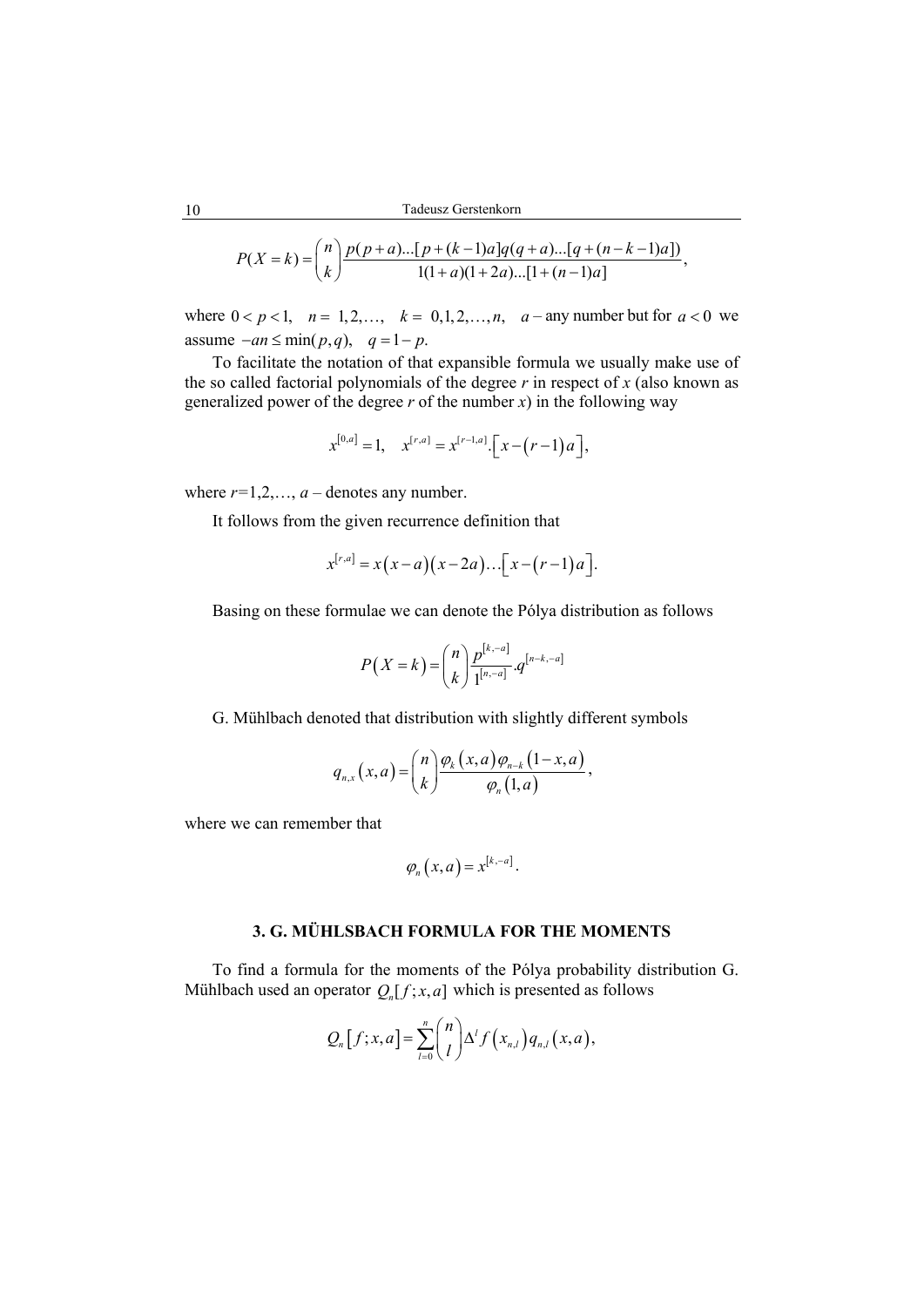where  $\Delta^l f(x_{n,k})$  denotes a finite difference of degree *l* of an function  $f(x_{n,k})$ with  $x_{n,k} \in [0,1]$  defined as follows

$$
\Delta^0 f\big(x_{n,k}\big) = f\big(x_{n,k}\big),
$$

$$
\Delta^{l+1} f(x_{n,k}) = \Delta^l f(x_{n,k+1}) - \Delta^l f(x_{n,k}), l = 0,1,2,\ldots,
$$

while

 $q_{n,l}(x, a) = P(x = l)$ , as given previously.

On the basis of that operator the author has obtained the following formula for the moments

$$
m_r = Q_n[g_r; x, a] = \sum_{l=0}^n {n \choose l} g_r(t_{n,l}) \cdot q_{n,l}(x, a),
$$

where

$$
g_r(t_{n,l})=(nt_{n,l})^r, t_{n,l}=\frac{l}{n},
$$

what we can also denote in the form

$$
m_r = \sum_{l=0}^n \frac{{\binom{n}{l}} g_r(t_{n,l}) (\varphi_l(x,a))}{\varphi_l(1,a)},
$$

or in better known symbols

$$
m_r = \frac{\sum_{l=0}^n \binom{n}{l} \Delta^l g_r(t_{n,l}) x^{[l,-a]}}{1^{[l,-a]}},
$$

where at this notation used  $x = p$ .

# **4. A MODIFICATION OF THE MÜHLBACH FORMULA**

The author did not get an insight into the mathematical efficacy of the given formula. That formula can be presented in a simpler, more handy and easier form by use of the Stirling numbers of the second kind which are defined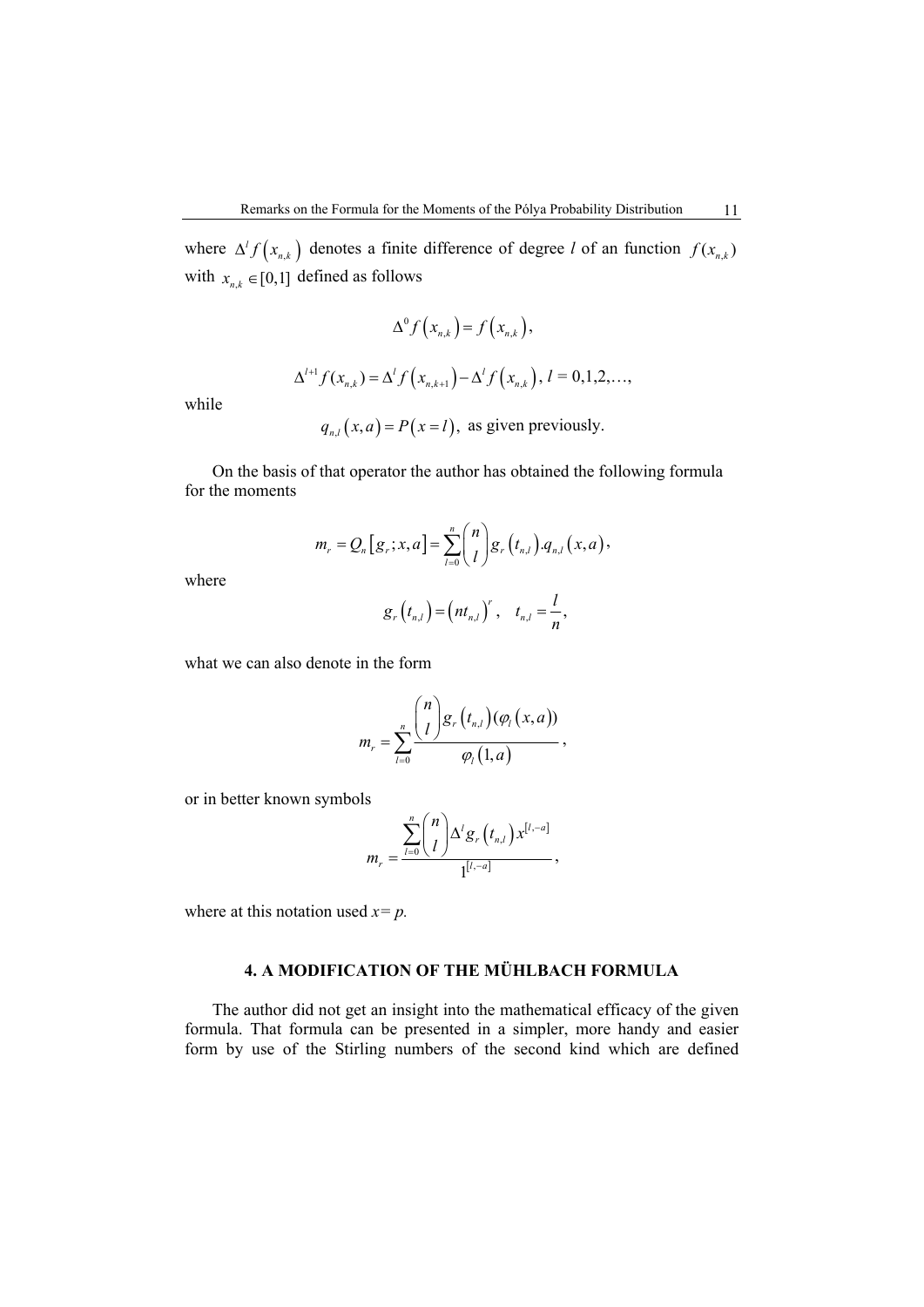(see: J.Łukasiewicz and M. Warmus (1956), p. 50) as the coefficients at the factorial polynomials in the identity

$$
x^{r} = S_{0}^{r} + S_{1}^{r} x^{[1]} + S_{2}^{r} x^{[2]} + \dots S_{r}^{r} x^{[r]} = \sum_{l=0}^{r} S_{l}^{r} x^{[l]},
$$

where  $x^{[r]} = x(x-1)(x-2)...(x-(r-1))$  and getting

$$
S_0^0 = 1
$$
,  $S_0^r = 0$  for  $r = 1, 2, ...,$   
 $S_r^r = 1$  for  $r = 1, 2, ...,$   
 $S_k^r = 0$  for  $r < k$ ,

and using the finite difference of zero, i.e. the difference of the function  $y = x^k$ at the point  $x=0$  with the step 1, that is

$$
\Delta 0^k = 1^k - 0^k, \qquad \Delta^2 0^k = \Delta (1^k - 0^k) = 2^k - 2 \cdot 1^k + 0^k
$$

and so on.

We know the following formula which is used for preparing the tables of the finite difference of zero

$$
\Delta^l 0^{k+1} = l \Big( \Delta^l 0^k + \Delta^{l-1} 0^k \Big), \qquad l \leq k.
$$

Taking into account

$$
\binom{n}{l} = \frac{n^{[l]}}{l!}
$$

and the fact that the difference of the degree *l* in the formula for the moments is calculated at the point zero we obtain the notation of the formula in the form

$$
m_r = \sum_{l=0}^n \frac{n^{[l]}}{l!} \Delta^l 0^r \frac{x^{[l,-a]}}{1^{[l,-a]}}.
$$

The relation between the finite differences of zero and Stirling numbers of the second kind is as follows: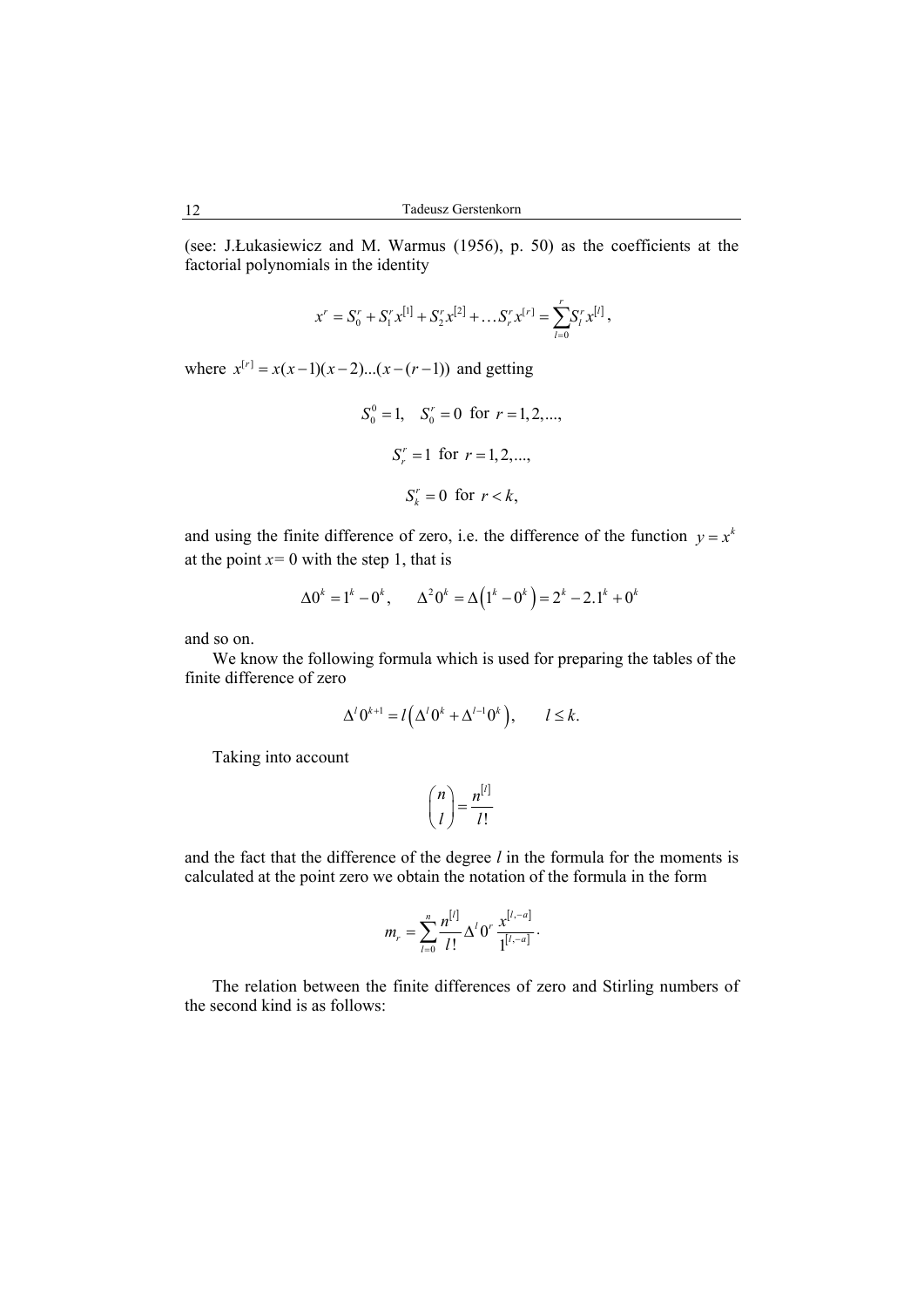$$
\frac{\Delta^l 0^r}{l!} = S_l^r
$$

Therefore, the formula for the moments can be written in the final form

$$
m_r = \sum_{l=0}^n n^{[l]} S_l^r \frac{x^{[l,-a]}}{1^{[l,-a]}}.
$$

The Stirling numbers are tabulated, for example at A. Kaufmann (1968), p. 52, what allows to calculate the moment of the needed degree efficiently enough . For example

$$
m_1 = \sum_{l=0}^{n} n^{\lfloor l \rfloor} S_l^1 \frac{x^{\lfloor l, -a \rfloor}}{1^{\lfloor l, -a \rfloor}} = nx
$$
  
\n
$$
m_2 = nx + n(n-1) \cdot \frac{x(x+a)}{1+a}
$$
  
\n
$$
m_3 = nx + \frac{3n(n-1)(x(x+a))}{1+a} + n(n-1)(n-2) \frac{x(x+a)(x+2a)}{(1+a)(1+2a)}
$$
  
\n
$$
m_4 = nx + 7n(n-1) \frac{x(x+a)}{1+a} + 6n(n-1)(n-2) \frac{x(x+a)(x+2a)}{(1+a)(1+2a)} + n(n-1)(n-2)(n-3) \frac{x(x+a)(x+2a)(x+3a)}{(1+a)(1+2a)(1+3a)}
$$

### **5. A RECURRENCE RELATION FOR THE MOMENTS**

In the academic book of the probability theory by T. Gerstenkorn and T. Śródka (1972) a recurrence relation for the moments (formula (6.5.11), p. 227)is given, together with a proof in the Pólya random urn scheme that is when *N* is a number of balls in the urn, *b* is a number of white balls in the urn, *c* is a number of black balls in the urn,  $b + c = N$ , *s* is a number of the putting or taking out of the balls of a given colour according to the colour of the ball drawn by then and turned to the urn. The formula is of the form

$$
m_{r+1} = \frac{1}{N+rs} \sum_{i=0}^{r} \left( bn \binom{r}{i} - (b - sn) \binom{r}{i+1} - s \binom{r}{i+2} \right) m_{r-i},
$$